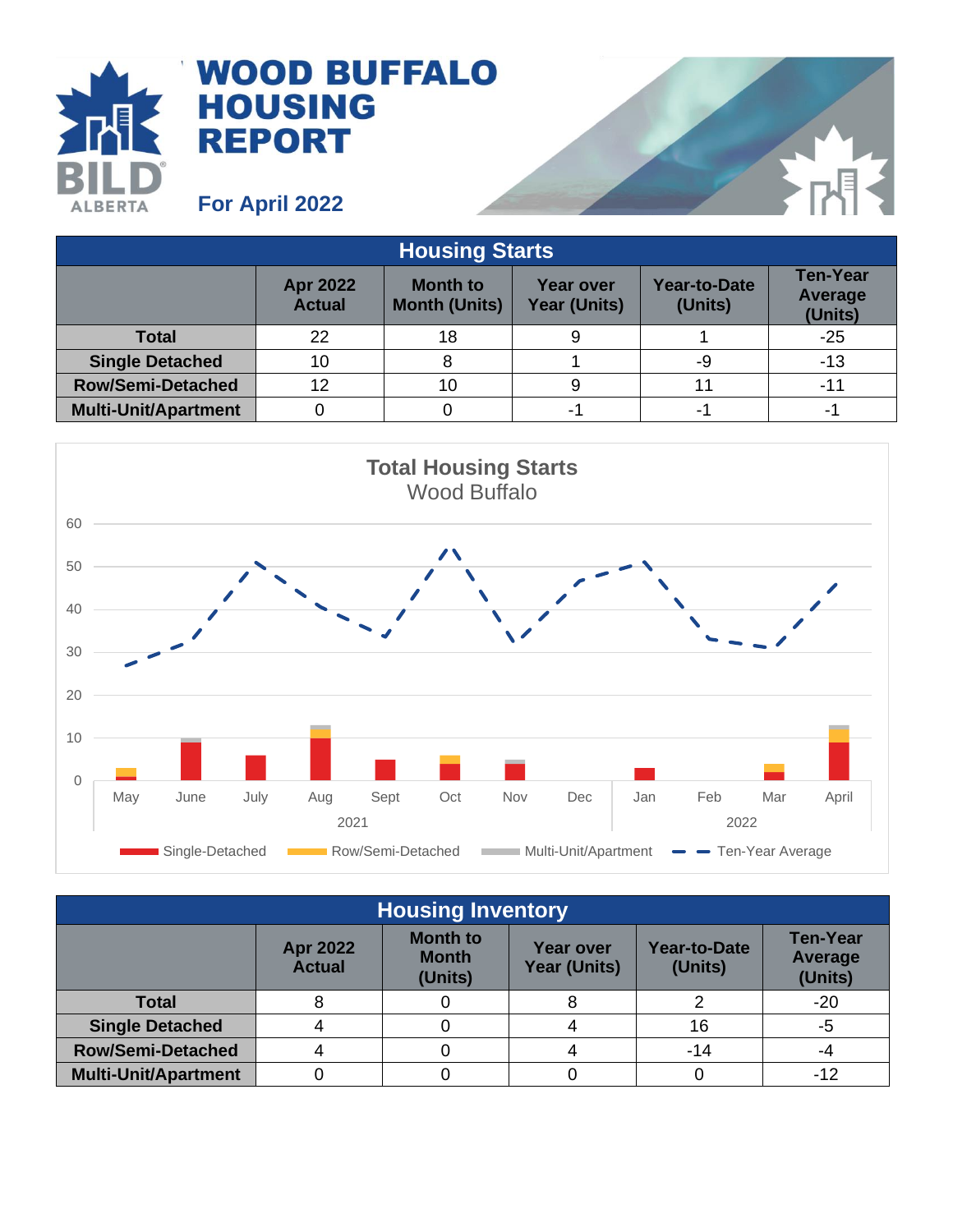

| <b>Home Sales</b>           |                                  |                                            |                                         |                                |                                              |  |  |
|-----------------------------|----------------------------------|--------------------------------------------|-----------------------------------------|--------------------------------|----------------------------------------------|--|--|
|                             | <b>Apr 2022</b><br><b>Actual</b> | <b>Month to</b><br><b>Month</b><br>(Units) | <b>Year over</b><br><b>Year (Units)</b> | <b>Year-to-Date</b><br>(Units) | <b>Ten-Year</b><br><b>Average</b><br>(Units) |  |  |
| <b>Total New Homes</b>      | 16                               |                                            | 14                                      | $-161$                         | $-25$                                        |  |  |
| <b>Single Detached</b>      | 12                               |                                            | 10                                      |                                | $-14$                                        |  |  |
| <b>Row/Semi-Detached</b>    |                                  |                                            | 4                                       | $-172$                         | -8                                           |  |  |
| <b>Multi-Unit/Apartment</b> |                                  |                                            |                                         | 0                              | -3                                           |  |  |
| <b>MLS System</b>           | 157                              |                                            | 21                                      | 92                             | 40                                           |  |  |